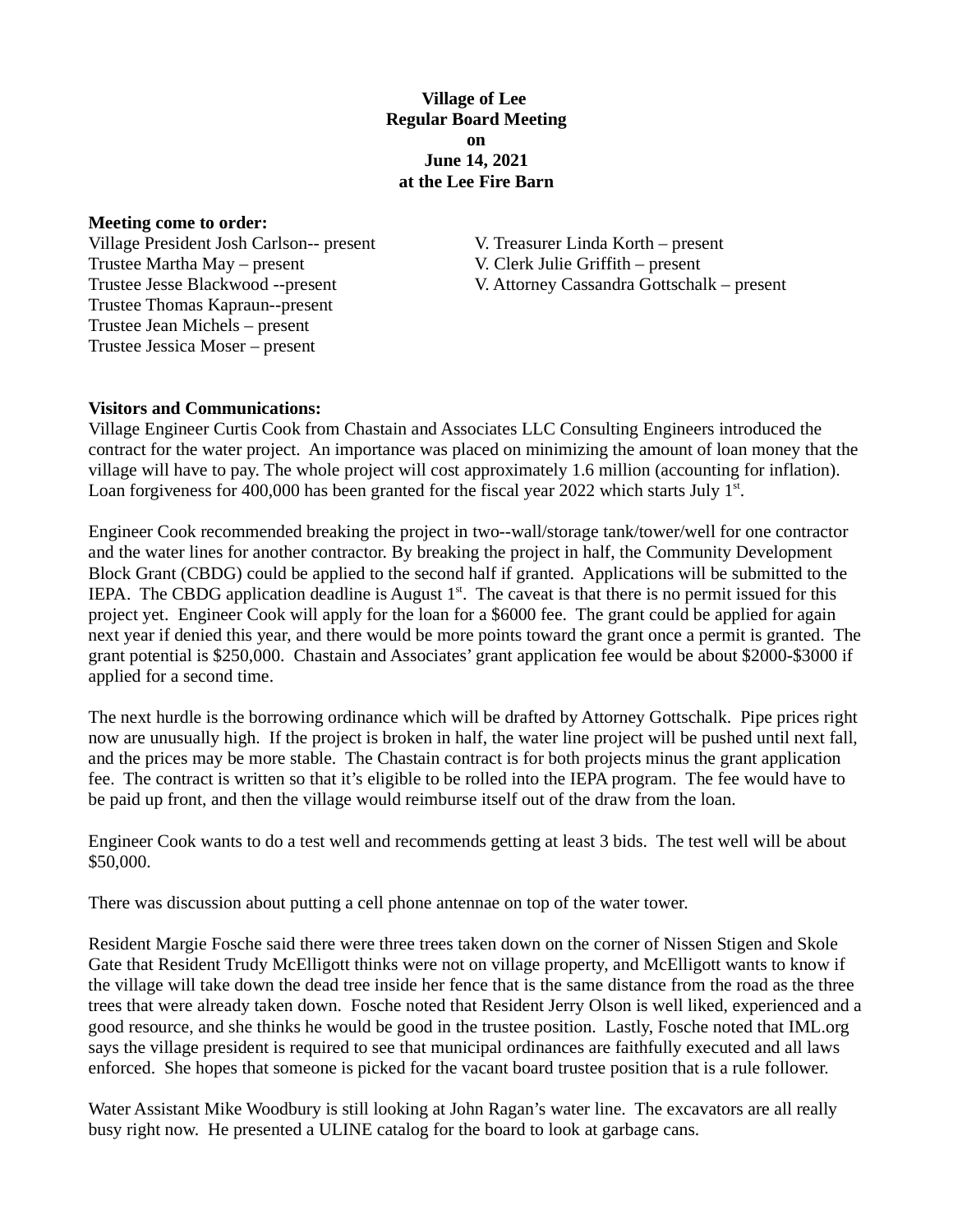Village President Josh Carlson nominated Resident Steve Carlock for position of trustee.

Carlock is a business owner and knows a lot about business and grounds from previous experience. He was previously on the board and replaced by John Montgomery.

With a roll call vote, the nomination was denied 3-2. Trustees Jesse Blackwood and Tom Kapraun voted to affirm the nomination, and Trustees Jessica Moser, Jean Michels and Martha May voted no.

# **Review and Approval of the Minutes, Treasurer's Report and Bill List:**

Trustee Moser made a motion to approve the corrected May 2021 meeting minutes. Trustee May seconded the motion, and all were in favor. Trustee Blackwood made a motion to accept the June 14, 2021, treasurer's report, and Trustee Michels seconded the motion; the motion carried. Trustee Michels made a motion to pay the bills. Trustee Kapraun seconded the motion, and the vote was unanimous with a roll call vote.

### **New Business:**

Trustee Kapraun made a motion that the village president and clerk can sign the Agreement for Engineering Design Services for the Village of Lee pending lawyer's review and approval. Trustee Michels seconded the motion, and it passed unanimously with a roll call vote.

Trustee May submitted Resident Terri Voitik's name for the Regional Planning Commission. There was general consensus.

Trustee Michels wants a camera on the pavilion. A basic game camera has an SD card, and the cost is approximately \$40. The board wants two of them.

The garbage cans at the pavilion and park are rusted out. Village President Carlson will buy three new ones.

Trustee Michels wanted to know if Post Mowing could spray less, especially by the park. President Carlson will give him a call.

The weeds by Coupe's are gone.

# **Reports:**

- Streets and Alleys/Public Safety Treasurer Korth wanted to know if the curb on Hardanger Gate could be cleaned, and Water Assistant Woodbury will take care of it in July. The new mulch on the playground looks great!
- Water and refuse Mike McNally is the contact for Northern Illinois Disposal System (NIDS), and he submitted a new contract to upper management. Treasurer Korth asked for the senior garbage to stay in the contract. NIDS will remove yard waste for an extra fee. The village should be getting the new contract soon. The first week of the month is brush pile pickup from May through November.
- Finance and ordinance/zoning Treasurer Korth is still working on on-line bill pay. Attorney Gottschalk thinks that the board can make an ordinance to combine the clerk and treasurer positions. Lori Korth volunteered to fill the position until someone more permanent can be found. There was talk of combining the clerkship with another small municipality. The position needs to be appointed at a meeting.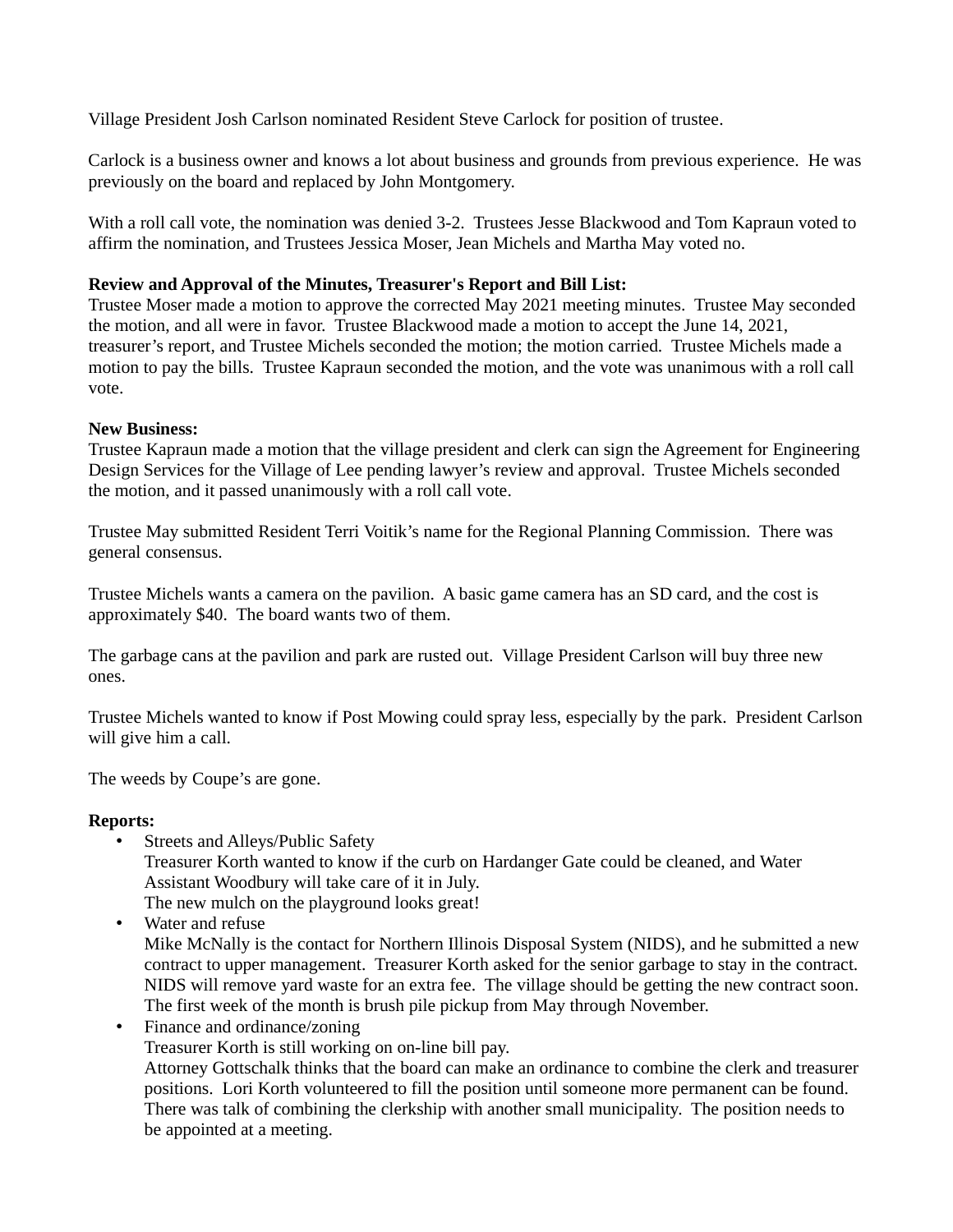• Village Carlson proposed having the village phone/fax/answering machine at his house. He could return calls when he saw that the answering machine had a message. The board generally consented.

Everyone generally consented consented that Leading Lee Forward could pay for the meat, buns and condiments for the  $4<sup>th</sup>$  of July.

**Adjournment:** Trustee Kapraun made a motion to adjourn and Trustee Moser seconded the motion. All were in favor at 8:30 PM.

## **Village of Lee Special Board Meeting on June 29, 2021 at the Lee Fire Barn**

### **Meeting come to order:**

Village President Josh Carlson-- present V. Treasurer Linda Korth – present Trustee Martha May – present V. Clerk Julie Griffith – present Trustee Thomas Kapraun -- absent Trustee Jean Michels – present Trustee Jessica Moser – present

Trustee Jesse Blackwood --present V. Attorney Cassandra Gottschalk – present

Village Engineer Curtis Cook attended the meeting.

Village President Josh Carlson talked to Resource Bank. They need to see three years of audits, but they proposed that the loan would be 3-3.5% for a loan of around \$140,000. The project will be bid before the Illinois Environmental Protection Agency (IEPA) loan is established. There will be engineering fees of \$8450 and a test well around \$50,000. Geotechnical drilling for the foundation for where the tower goes would be done to make sure the foundation is stable enough which would be around \$6000.

There is no reason to believe that the test well will come back bad. The test well will help determine the soil aggregate and the screen size needed to build the actual well to keep the soil out of the well. The payment would be \$10,000 up front and \$20,000/month. Resource Bank will be a line of credit that would cover the expenses until the IEPA loan money came through, at which time Resource Bank would be paid back for the expenses plus the interest.

The village will do a rate study and a borrowing ordinance about the water rates and how much they will be raised. This will be necessary to award the bid to a contractor contingent upon entering into the loan with the IEPA.

It will probably be next June before all the preliminary work is done and ground can be broken for the actual tower. The first part of the project is the well and the water tower, and the second part is the piping throughout town. The water tower will probably be working by early 2023, and the piping could be done later in 2023.

There will need to be a board member (perhaps the village president) that will be the contact with the IEPA.